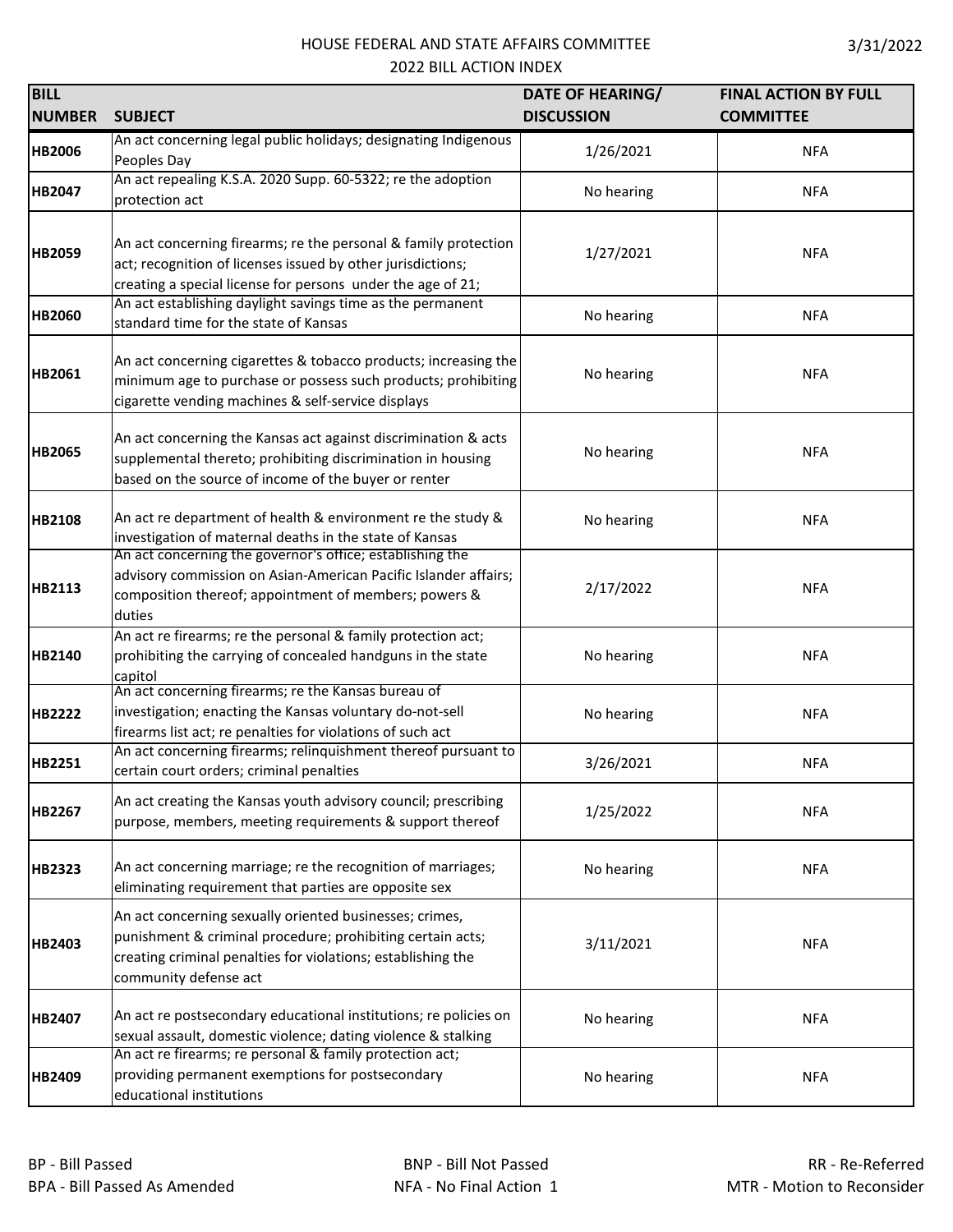| <b>BILL</b>   |                                                                      | DATE OF HEARING/  | <b>FINAL ACTION BY FULL</b> |
|---------------|----------------------------------------------------------------------|-------------------|-----------------------------|
| <b>NUMBER</b> | <b>SUBJECT</b>                                                       | <b>DISCUSSION</b> | <b>COMMITTEE</b>            |
|               | An act re firarms; creating the gun violence restraining order       |                   |                             |
| HB2410        | act; authorizing issuance of protective orders prohibiting           | No hearing        | <b>NFA</b>                  |
|               | firearm acquisition & possession                                     |                   |                             |
| <b>HB2422</b> | An act concerning marriage; requiring persons to be 18 years of      |                   |                             |
|               | age to be eligible to give consent for marriage                      | 3/26/2021         | <b>NFA</b>                  |
|               | An act concerning the Kansas act against discrimination; re          |                   |                             |
| HB2424        | race; including hair texture & protective hairstyles historically    | No hearing        | <b>NFA</b>                  |
|               | associated with race                                                 |                   |                             |
|               | An act concerning the Kansas offender registration act;              |                   |                             |
| <b>HB2427</b> | requiring registration for an offender who committed certain         | No hearing        | <b>NFA</b>                  |
|               | violations of breach of privacy                                      |                   |                             |
| <b>HB2430</b> | An act re cannabis; creating the Kansas cannabis legalization        | No hearing        | <b>NFA</b>                  |
|               | act;<br>An act re employment; prohibiting the employment of          |                   |                             |
|               | unauthorized aliens by business entities & public employers;         |                   |                             |
|               | requiring use & registration of the e-verify program; prohibiting    |                   | <b>NFA</b>                  |
| <b>HB2434</b> | the deduction of certain wages & remuneration of payments to         | No hearing        |                             |
|               | unauthorized aliens                                                  |                   |                             |
|               |                                                                      |                   |                             |
|               | An act re health & healthcare; enacting the Kansas medical           |                   |                             |
|               | marijuana regulation act; re medical cannabis; providing for the     |                   |                             |
| <b>HB2436</b> | licensure & regulation of medical cannabis, including the            | No hearing        | <b>NFA</b>                  |
|               | manufacture, transportation & sale of medical cannabis;              |                   |                             |
|               | expanding medical assistance eligibility;                            |                   |                             |
|               |                                                                      |                   |                             |
| HB2439        | An act concerning crimes, punishment & criminal procedure;           |                   | <b>NFA</b>                  |
|               | creating the crime of unauthorized disclosure of a child's sexual    | No hearing        |                             |
|               | orientation or gender identity                                       |                   |                             |
|               | An act concerning gaming; re the Kansas lottery act; rules &         |                   |                             |
| <b>HB2444</b> | regs; authorizing sports wagering; creating the white collar         | No hearing        | <b>NFA</b>                  |
|               | crime fund                                                           |                   |                             |
|               | An act re governmental response to public health; re state of        |                   |                             |
|               | disaster emergency powers of the governor & certain public           |                   |                             |
| <b>HB2449</b> | officials; providing certain limitations & restrictions; prohibiting | No hearing        | <b>NFA</b>                  |
|               | stay-at-home orders & curfews; requirement of vaccinations by        |                   |                             |
|               | certain public & private entities; requiring the freedom of          |                   |                             |
|               | worship &I operation of private businesses                           |                   |                             |
|               | An act re gaming; authorizing the Kansas lottery to offer sports     |                   |                             |
|               | wagering with an existing contract provider; issue a request for     |                   |                             |
| <b>HB2450</b> | proposal for an interactive sports wagering platform provider;       | No hearing        | <b>NFA</b>                  |
|               | report to the legislature                                            |                   |                             |
|               | An act concerning alcoholic beverages; re cereal malt beverage       |                   |                             |
|               | act; authorizing the sale & delivery by the licensee or a third-     |                   |                             |
| <b>HB2453</b> | party of cereal malt beverage & beer containing not more than        | No hearing        | <b>NFA</b>                  |
|               | 6% alcohol by volume for consumption off the licensed                |                   |                             |
|               | premises                                                             |                   |                             |
|               |                                                                      |                   |                             |
| <b>HB2454</b> | An act concerning crimes, punishment & criminal procedure; re        | No hearing        | <b>NFA</b>                  |
|               | criminal discharge of a firearm; creating additional violations      |                   |                             |
|               | for discharges near a school & certain projectiles                   |                   |                             |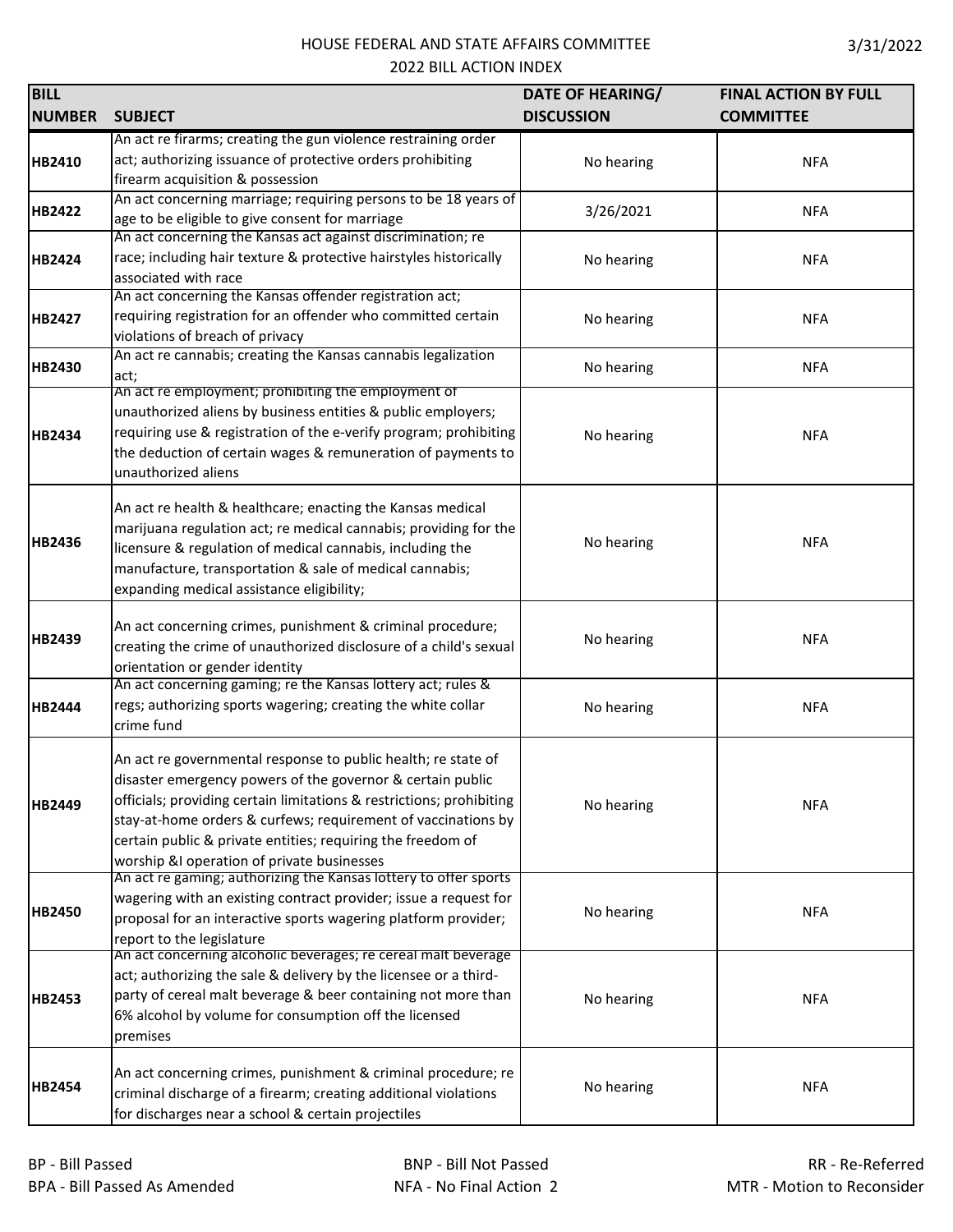| <b>BILL</b>   |                                                                                                                                                                                                                                                                                              | DATE OF HEARING/                    | <b>FINAL ACTION BY FULL</b> |
|---------------|----------------------------------------------------------------------------------------------------------------------------------------------------------------------------------------------------------------------------------------------------------------------------------------------|-------------------------------------|-----------------------------|
| <b>NUMBER</b> | <b>SUBJECT</b>                                                                                                                                                                                                                                                                               | <b>DISCUSSION</b>                   | <b>COMMITTEE</b>            |
|               | An act removing the standing committee membership                                                                                                                                                                                                                                            |                                     |                             |
| <b>HB2462</b> | requirements for members of the joint committee on state-<br>tribal relations                                                                                                                                                                                                                | 2/21/2022                           | $3/2/2022 - BP$             |
| HB2501        | An act concerning the Kansas national guard; creating the<br>defend the guard act; establishing when the national guard<br>may be released into active duty combat; prohibiting COVID-19<br>vaccination requirements for national guard members                                              | No hearing                          | <b>NFA</b>                  |
| <b>HB2502</b> | An act concerning alcoholic beverages; re the sale & delivery by<br>retail liquor stores of alcohol & cereal malt beverages to a<br>caterer, public venue, club or drinking establishment located in<br>any county                                                                           | 1/27/2022                           | 3/16/2022 - BPA             |
| <b>HB2528</b> | Removing inflatable devices that are owned by a nonprofit<br>organization from the requirements of the Kansas amusement<br>ride act                                                                                                                                                          | 2/8/2022,<br>2/16/2022              | 2/15/2022 - BPA             |
| <b>HB2565</b> | An act concerning elections; re county election officer duties;<br>providing requirements for reporting precinct level election<br>results                                                                                                                                                   | 2/17/2022                           | <b>NFA</b>                  |
| <b>HB2566</b> | An act concerning alcoholic beverages; re winery licensure;<br>creating a microwinery license; requiring farm winery icensees<br>to engage in farm-related activities                                                                                                                        | No hearing                          | <b>NFA</b>                  |
| HB2570        | An act concerning elections; re election audits; concerning<br>election procedures                                                                                                                                                                                                           | 2/11/2022                           | 2/15/2022 - BP              |
| HB2610        | An act concerning firearms; relating to the personal & family<br>protection act; allowing postsecondary educational institutions<br>to prohibit the carrying of concealed handguns in buildings by<br>unlicensed persons & licensees but only if adequate security<br>measures exist         | No hearing                          | <b>NFA</b>                  |
| HB2611        | An act concerning alcoholic beverages; authorizing the delivery<br>of alcoholic liquor & cereal malt beverage by licensed retailers<br>& third-party delivery services to patrons                                                                                                            | 2/16/2022<br>3/03/2022<br>3/04/2022 | 3/04/2022 - Tabled          |
| HB2613        | An act concerning firearms; relating to the personal & family<br>protection act; providing permanent exemptions for<br>postsecondary educational institutions                                                                                                                                | No hearing                          | <b>NFA</b>                  |
| HB2614        | An act concerning firearms; creating the gun violence<br>restraining order act; authorizing the issuance of protective<br>orders prohibiting firearm acquisition & possession                                                                                                                | No hearing                          | <b>NFA</b>                  |
| <b>HB2643</b> | An act re alcoholic & cereal malt beverages; prohibiting the sale<br>or consumption of such beverages on the premises of any<br>sexually-oriented business; prohibiting the issuance of a club &<br>drinking establishment license to persons with a beneficial<br>interest in such business | No hearing                          | <b>NFA</b>                  |
| <b>HB2644</b> | An act designating the Sandhill plum as the official state fruit                                                                                                                                                                                                                             | 3/10/2022                           | 3/16/2022 - BP              |
| <b>HB2645</b> | An act re elections; re county election officers ensuring security<br>of electronic data & digital images; requiring digital images of<br>ballots to be open records & searchable by precinct                                                                                                | No hearing                          | <b>NFA</b>                  |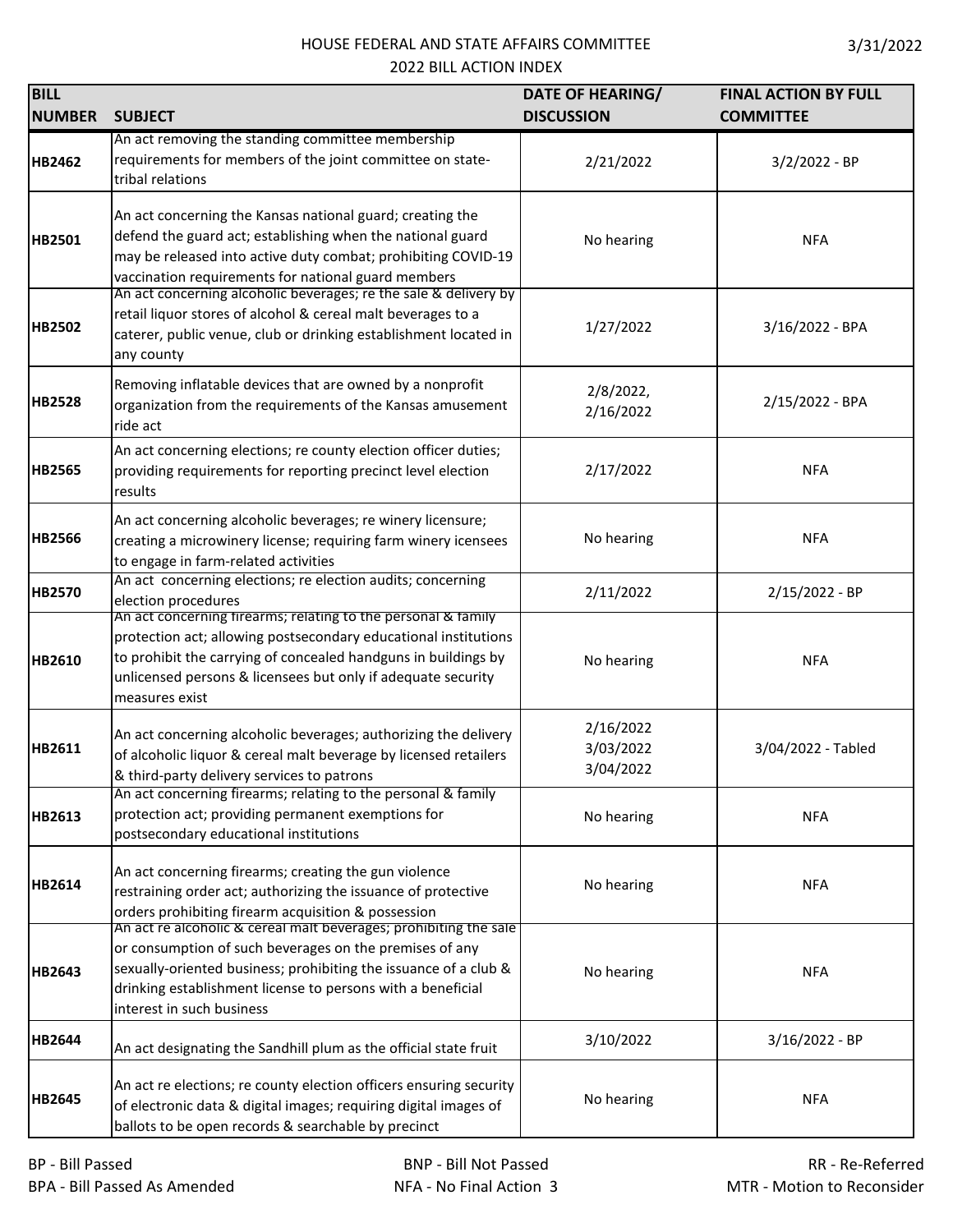| <b>BILL</b>   |                                                                                                                                                                                                                                                                                           | <b>DATE OF HEARING/</b> | <b>FINAL ACTION BY FULL</b>                          |
|---------------|-------------------------------------------------------------------------------------------------------------------------------------------------------------------------------------------------------------------------------------------------------------------------------------------|-------------------------|------------------------------------------------------|
| <b>NUMBER</b> | <b>SUBJECT</b>                                                                                                                                                                                                                                                                            | <b>DISCUSSION</b>       | <b>COMMITTEE</b>                                     |
| HB2646        | An act re elections; establishing specifications for paper ballots<br>used in state & federal elections; requiring reimbursement of<br>county expenditures                                                                                                                                | No hearing              | <b>NFA</b>                                           |
| <b>HB2665</b> | An act re the Kansas act against discrimination & acts<br>supplemental thereto; re the inclusion of sexual orientation &<br>gender identity or expression as protected classes under the act                                                                                              | No hearing              | <b>NFA</b>                                           |
| HB2667        | An act re the legislative branch; requiring the state capitol &<br>legislative meetings to be open to the public                                                                                                                                                                          | No hearing              | <b>NFA</b>                                           |
| HB2677        | An act re the personal & family protection act; prohibiting the<br>collection of personal informtion re off-duty law enforcement<br>officers entering buildings or requiring the officer to wear<br>anything identifying the person as a law enforcement officer or<br>being armed        | 2/15/2022               | 3/02/2022-BP                                         |
| HB2681        | An act re firearms; re the disposition thereof by law<br>enforcement agencies; re all forfeited or seized firearms to be<br>disposed of in accordance with the Kansas Code of Criminal<br>Procedure                                                                                       | 3/8/2022<br>3/16/2022   | $3/17/2022 - BP$                                     |
| <b>HB2706</b> | Specifying that final hemp products may contain a delta-9<br>tetrahydro-cannabinol concentration of not more than 0.3% &<br>allowing certain prohibited hemp products to be manufactured,<br>marketed, sold or distributed                                                                | 3/3/2022                | <b>NFA</b>                                           |
| <b>HB2708</b> | An act re medical marijuana; re laboratory testing & licensure<br>of persons; establishing standards for laboratory licenses that<br>test medical marijuana                                                                                                                               | 3/3/2022                | 3/16/2022 - BP<br>3/17/2022 - MTR<br>3/22/2022 - BPA |
| HB2710        | An act re alcoholic beverages; increasing the percentage of<br>alcohol by volume in domestic table wine & domestic fortified<br>wine                                                                                                                                                      | 3/1/2022                | $3/1/22$ - BP to Consent<br>Calendar                 |
| HB2714        | An act re the Kansas act against discrimination; prohibiting<br>discrimination based on COVID-19 vaccination status                                                                                                                                                                       | No hearing              | <b>NFA</b>                                           |
| HB2715        | An act relating to elections; requiring a certificate program be<br>established for county election officials                                                                                                                                                                             | 3/2/2022<br>3/16/2022   | 3/17/2022 - BPA                                      |
| HB2717        | An act concerning municipalties; re law enforcement agencies<br>& cooperation with federal officials re citizenship, immigration<br>status & enforcement of federal immigration laws; requiring<br>any municipal identification card to state it is not valid for state<br>identification | 3/15/2022               | 3/17/2022 - BPA                                      |
| <b>HB2722</b> | An act concerning conventions under Article V of the US<br>Constitution; prescribing the appointment & qualifications of<br>delegates; duties & responsibilities thereof; requiring legislative<br>approval prior to final vote by delegates                                              | 3/9/2022                | <b>NFA</b>                                           |

**BILL**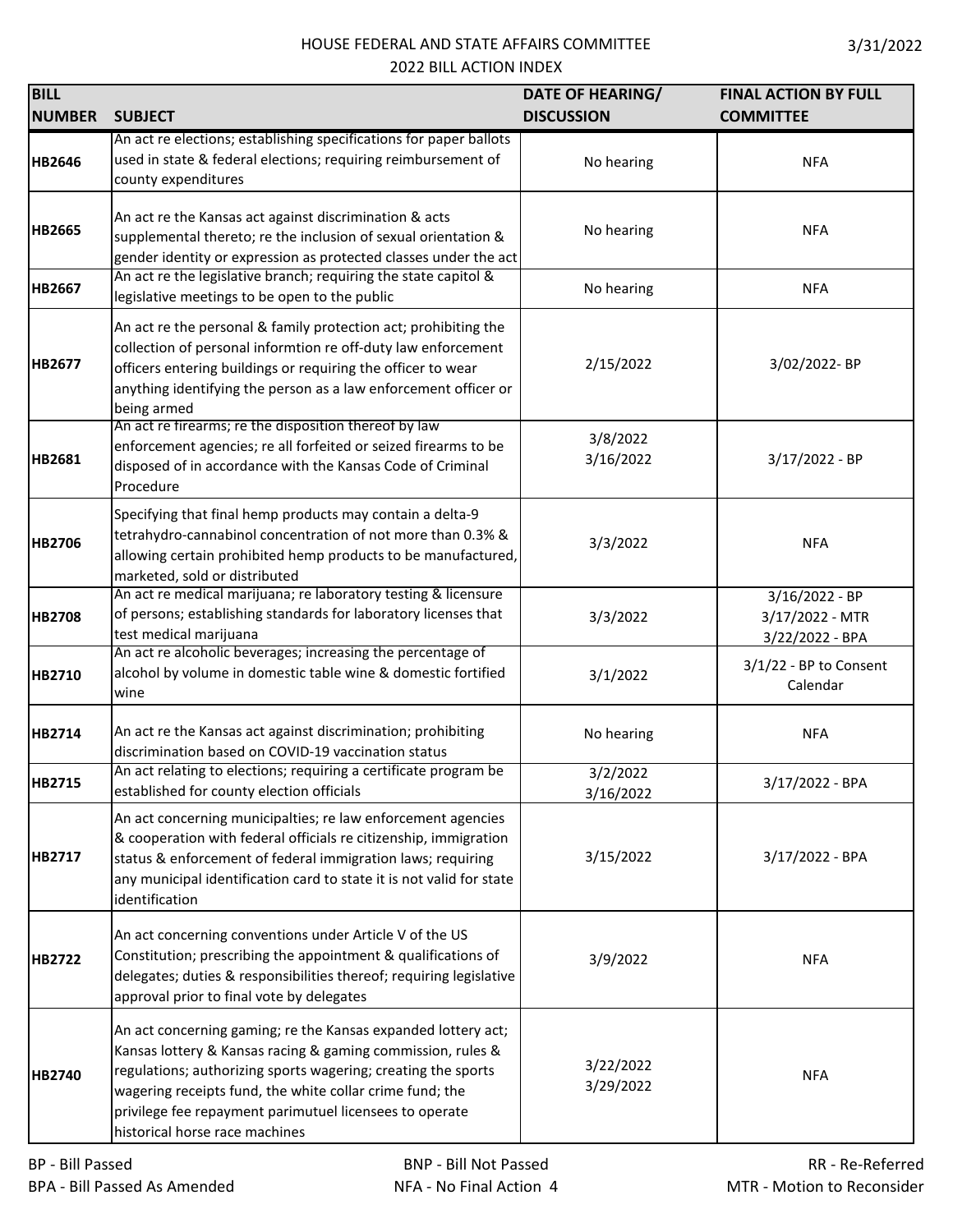| <b>BILL</b>            |                                                                                                                                                                                                                                                                                                                                                                                                                                                                                                               | <b>DATE OF HEARING/</b> | <b>FINAL ACTION BY FULL</b> |
|------------------------|---------------------------------------------------------------------------------------------------------------------------------------------------------------------------------------------------------------------------------------------------------------------------------------------------------------------------------------------------------------------------------------------------------------------------------------------------------------------------------------------------------------|-------------------------|-----------------------------|
| <b>NUMBER</b>          | <b>SUBJECT</b>                                                                                                                                                                                                                                                                                                                                                                                                                                                                                                | <b>DISCUSSION</b>       | <b>COMMITTEE</b>            |
| <b>HB2743</b>          | An act concerning firearms; enacting the covert firearms act;<br>establishing criminal penalties for the possession, manufacture,<br>distribution, transportation, shipping or receiving of certain<br>firearms or components                                                                                                                                                                                                                                                                                 | No hearing              | <b>NFA</b>                  |
| <b>HB2744</b>          | An act enacting the Kansas sunset act; establishing the Kansas<br>sunset advisory commission; requiring the review and<br>evaluation of state agencies and offices                                                                                                                                                                                                                                                                                                                                            | No hearing              | <b>NFA</b>                  |
| <b>HB2746</b>          | An act re abortion; prohibiting abortion except in certain<br>circumstances; creating the crimes of unlawful performance of<br>an abortion and unlawful destruction of a fertilized embryo and<br>establishing penalties therefor; restricting the use of fetal<br>tissue; re exclusions from sales and use tax exemptions for<br>certain abortion providers                                                                                                                                                  | No hearing              | <b>NFA</b>                  |
|                        | <b>Senate Bills</b>                                                                                                                                                                                                                                                                                                                                                                                                                                                                                           |                         |                             |
| SB <sub>2</sub>        | An act concerning the Kansas state fair; re alcoholicliquor; sales<br>during the state fair; issuance of temporary permits; liquor<br>enforcement tax & liquor drink tax; crediting a portion of such<br>tax moneys collected to the state fair capital improvements<br>fund                                                                                                                                                                                                                                  | 2/9/2022                | 2/18/2022 - BPA             |
| Sub for<br><b>SB34</b> | Requiring review of administrative rules and regulations every<br>five years                                                                                                                                                                                                                                                                                                                                                                                                                                  | 3/9/2022                | 3/16/2022 - BPA             |
| <b>SB181</b>           | An act creating the elevator safety act; re safety standards for<br>elevators; licensure requirements for elevator inspection,<br>installation & repair; duties of the state fire marshal;<br>establishing the elevator safety fee fund                                                                                                                                                                                                                                                                       | 1/19/2022               | 2/01/2022 - BPA             |
| <b>SB351</b>           | Providing for the use of electronic poll books in elections and<br>the approval of such books by the secretary of state; making<br>fraudulent use of electronic poll books a crime, prohibiting<br>electronic voting systems or electronic poll books from having<br>the capabiity of connecting to the internet; requiring election<br>judges to check for any such connection & providing a deadline<br>for post-election voting equipment testing & for such notice of<br>such testing on county websites; | No hearing              | <b>NFA</b>                  |
| <b>SB405</b>           | Authorizing the state historical society to convey certain real<br>property to the Shawnee Tribe                                                                                                                                                                                                                                                                                                                                                                                                              | 3/14/2022               | 3/17/2022 - BPA             |
| <b>SB418</b>           | An act re elections; prohibiting the modification of election<br>laws by agreement except as approved by the legislature                                                                                                                                                                                                                                                                                                                                                                                      | No hearing              | <b>NFA</b>                  |
| <b>SB438</b>           | An act concerning elections; re election audits; concerning<br>election procedures                                                                                                                                                                                                                                                                                                                                                                                                                            | No hearing              | <b>NFA</b>                  |
| <b>SB479</b>           | An act authorizing a permanent memorial commemorating the<br>Kansas suffragist movement to be placed in the state capitol;<br>establishing the Kansas suffragist memorial fund                                                                                                                                                                                                                                                                                                                                | 3/14/2022               | 3/16/2022 - BPA             |

**I**